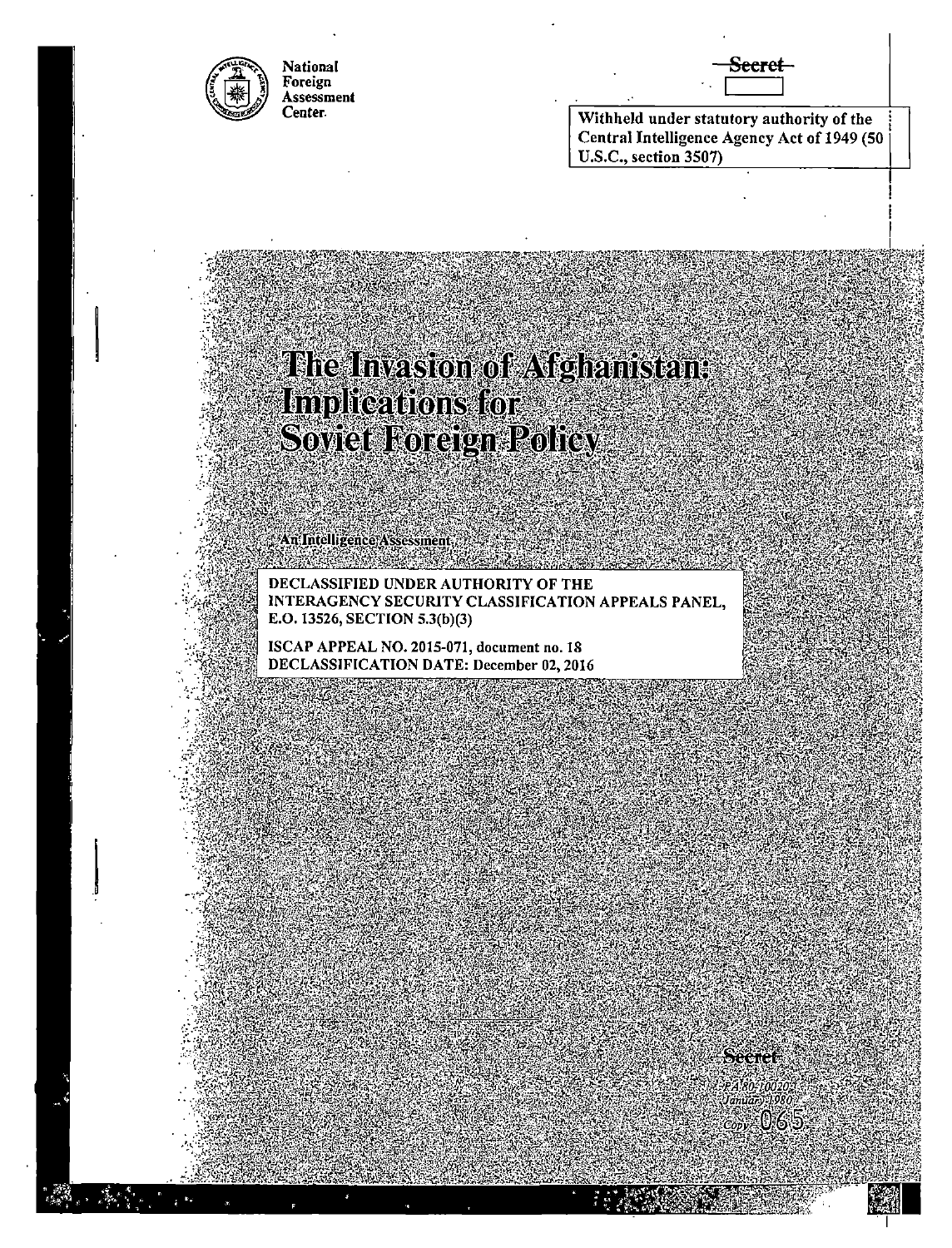**National Security Information** 

ģ.

**Abbreviations** 

Unauthorized Disclosure Subject to Criminal Sanctions

 $\frac{1}{2}$ 

م<br>مواليد الأول الأول

 $\frac{d\lambda}{d\lambda}$ 

 $\mathcal{L} \times \mathcal{L}$  , and

**不会, 数据技术** 

Dissemination Control NOFORN (NF) Not Releasable to Foreign Nationals NOCONTRACT (NC) Not Releasable to Contractors or Contractor/Consultants PROPIN (PP) Caution-Proprietary Information Involved

NFIBONLY (NO) NFIB Departments Only ORCON (OC) Dissemination and Extraction of Information Controlled by Originator REL... This Information Has Been Authorized for Release to... Foreign Government Information  $FGI$  $\overline{RD}$ Restricted Data Review 20 years from date Derived from multiple sources

> All material on this page is unclassified.

> > Withheld under statutory authority of the Central Intelligence Agency Act of 1949 (50 U.S.C., section 3507)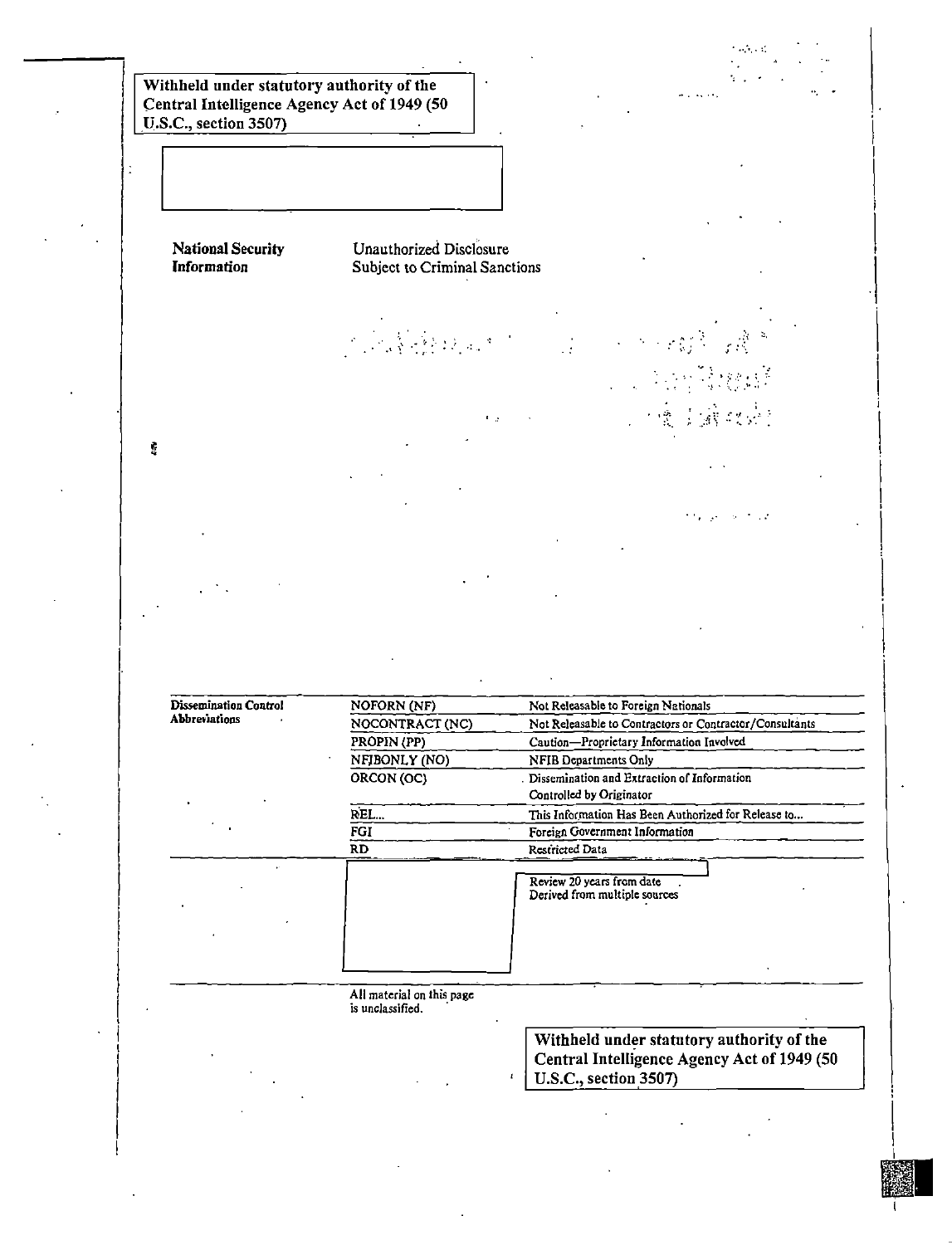

Assessment Center Withheld under statutory authority of the

Central Intelligence Agency Act of 1949 (50 U.S.C., section 3507)

## The Invasion of Afghanistan: **Implications for Soviet Foreign Policy**

### An Intelligence Assessment

Research for this report was completed on 11 January 1980.

This assessment was prepared by of the Office of Political Analysis. It has been coordinated with the National Intelligence Officer for USSR-Eastern Europe and the National Intelligence Officer for Near East South Asia, Comments may be addressed to

> Withheld under statutory authority of the Central Intelligence Agency Act of 1949 (50 U.S.C., section 3507)

> > -Seeret--PA 80-10020 January 1980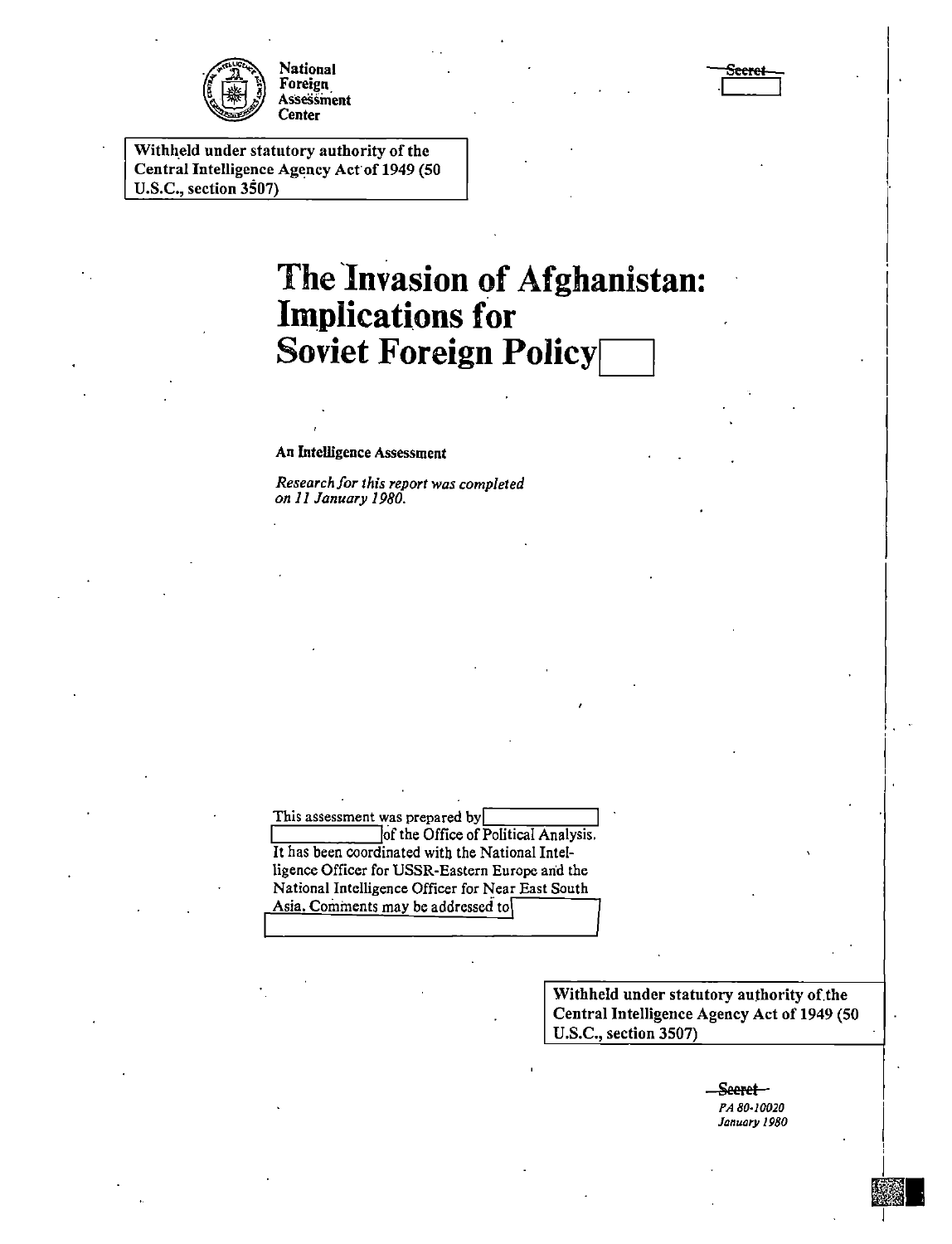$\mathcal{L}^{(1)}$ Ĺ,

 $\overline{a}$ 

 $\ddot{\phantom{a}}$ 

 $\mathcal{F}$  . : l,

医体型 人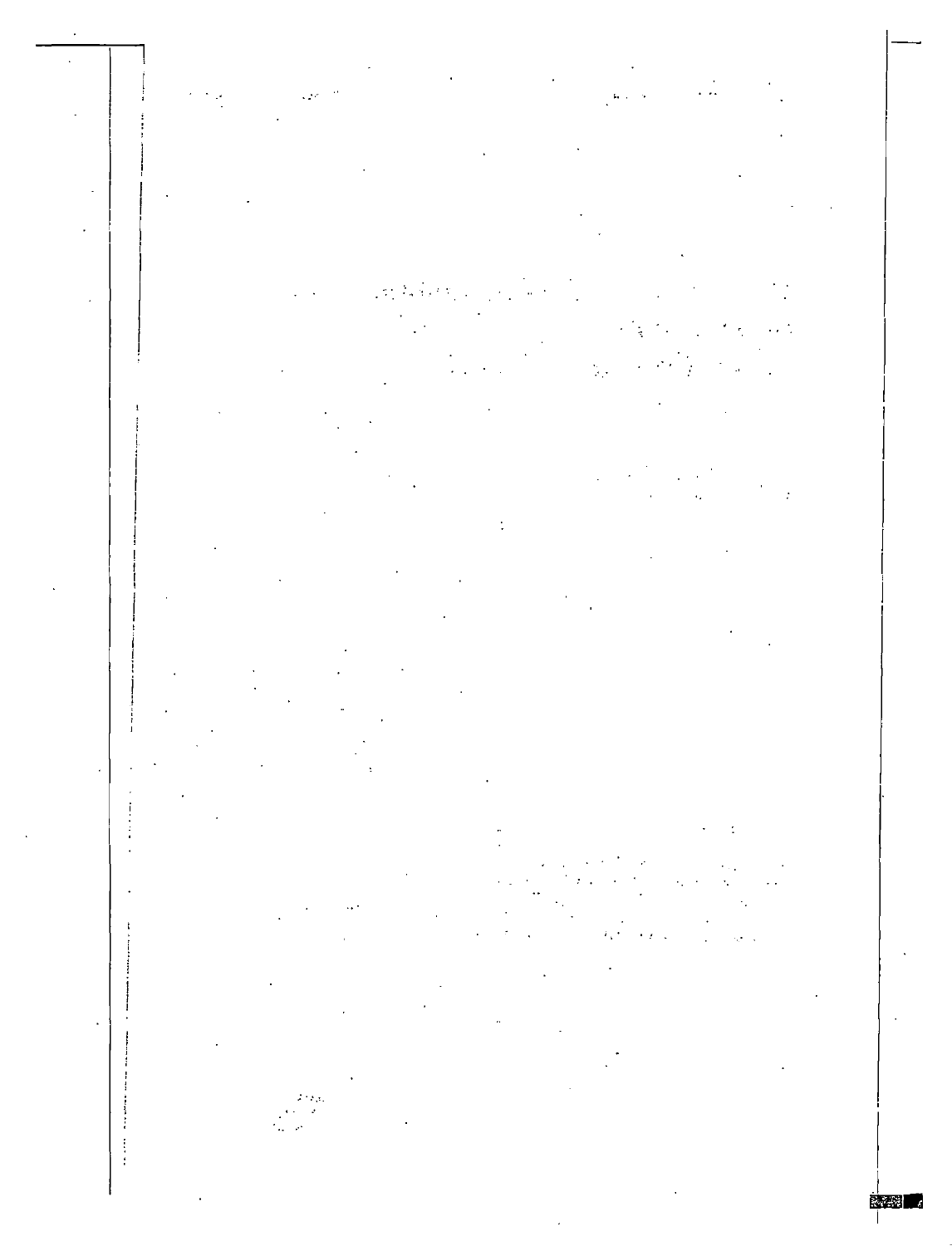Withheld under statutory authority of the Central Intelligence Agency Act of 1949 (50 **U.S.C., section 3507)** 

## The Invasion of Afghanistan: **Implications for Soviet Foreign Policy**

**Key Judgments** 

**Section** 

 $\mathcal{F}_{\mathcal{A}}$  .

Soviet decisions on the scope and timing of the intervention in Afghanistan were dictated largely by the situation in that country, but—once Moscow decided to invade—it presumably anticipated geopolitical gains that extended beyond Afghanistan. The naked display of Soviet military strength, moreover, will generate opportunities and costs that will affect Soviet foreign policy on a global basis.

In moving into Afghanistan, Moscow probably calculated that, in view of the decline in Soviet-American relations in recent years, it did not have much to lose in its relations with the United States. The Soviet leaders knew that they would have to pay a price in their relations with the West and that their actions would create deep suspicions about Soviet policy within the Third World. Past precedents, however, probably gave the Soviet leaders—most of whom participated in the decision to invade Czechoslovakia—ample reason to believe that, over time, their willingness to use military force in Afghanistan would enhance their efforts to extend their worldwide influence.

Moscow will attempt to show that it can wait out any US retaliation by turning to third country suppliers of embargoed or restricted goods. It may also undertake some retaliatory steps of its own, such as increased pressures on dissidents, harassment of US citizens in the USSR, and efforts to isolate the US politically from its allies and from the Third World on the issue of Afghanistan. In the face of increasing US pressures, it might take further steps—in Cuba, Berlin, or on arms control—to exacerbate relations with the United States.  $\mathcal{L}^{\text{max}}$  . The  $\mathcal{L}^{\text{max}}$ 

In the near term, Moscow will seek to consolidate its gains in southwest Asia and attempt to minimize the costs elsewhere. To date the Soviets appear surprised by the forcefulness of the US response which, together with the general outrage expressed by most non-Communist nations, may be giving Moscow reason to believe it underestimated the wider effects of its actions in Afghanistan.

There is no reason to believe that foreknowledge of these responses would have altered the Soviet decision to intervene, but Moscow may have to give more attention than it had thought necessary to its relations with the world community. In Europe, for example, we would expect the Soviets to appear

iii

<del>Seeret</del>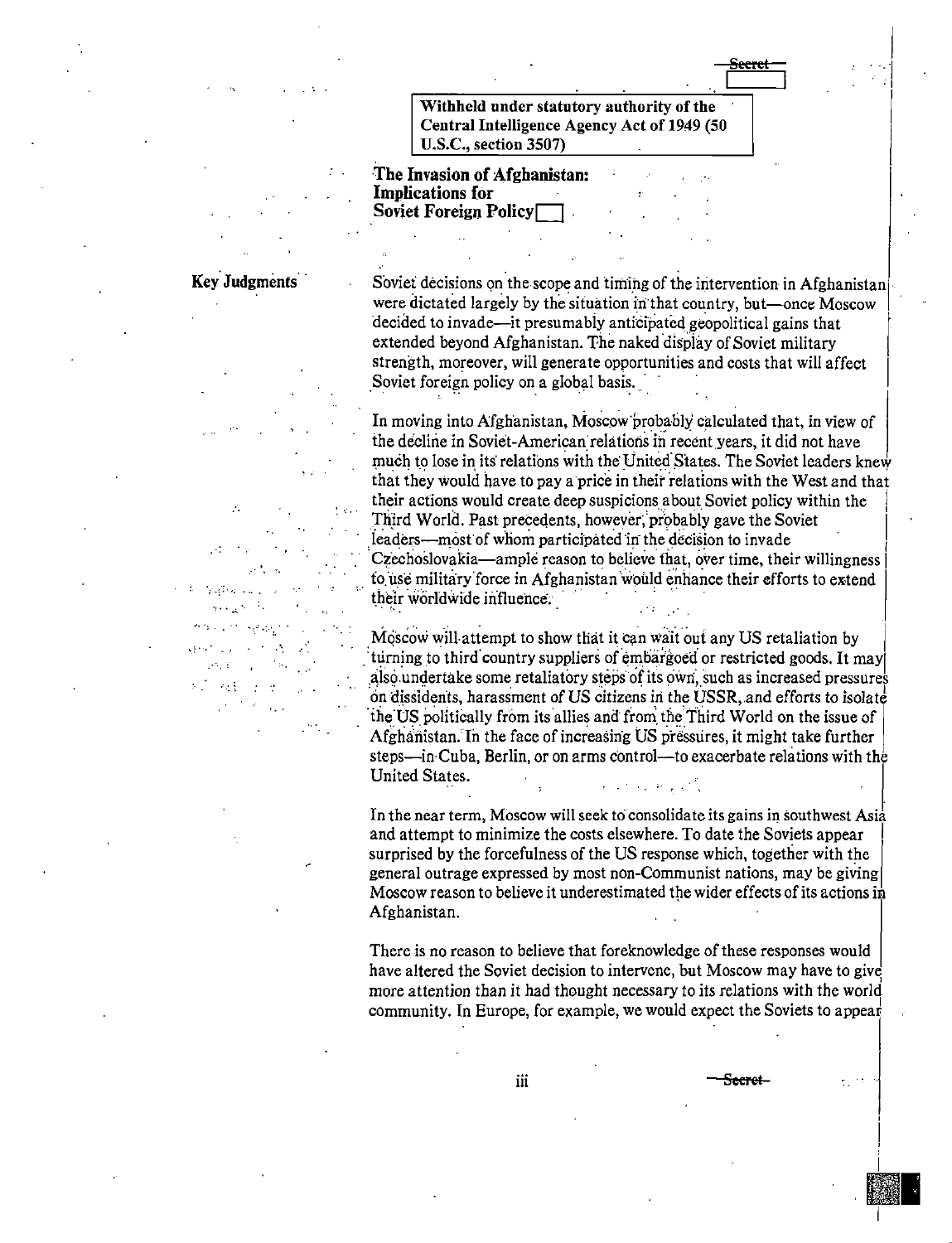Withheld under statutory authority of the Central Intelligence Agency Act of 1949 (50 U.S.C., section 3507)

> to be more accommodating on disarmament issues while portraying the United States as the principal obstacle to progress. In the Middle East, Moscow will attempt to divert Arab attention away from the Soviet attempt to crush a Muslem insurgency and back toward American support of the Egyptian-Israeli peace process. Elsewhere in the Third World, the Soviets will try to counter the damage to their image among the nonaligned states... The Afghan invasion has already embarrassed Moscow's Cuban surrogates and caused Havana's withdrawal from consideration for a seat on the UN Security Council.

> From Moscow's point of view, the most worrisome potential consequence of its Afghanistan adventure is the prospect of closer Sino-American security cooperation. Soviet actions in Afghanistan will make the soon-to-resume Sino-Soviet talks even more difficult. Moscow will also be watching for signs of a more aggressive Chinese stance toward Vietnam now that the USSR has, for the first time, invaded a country that borders China.

> The foreign policy fallout of the Soviet invasion of Afghanistan will be mixed. A long-term Soviet presence in Afglianistan and continued involvement in the conflict will probably lead to increasingly unfavorable reverberations for Moscow's standing throughout the Islamic world. particularly among Afghanistan's neighbors who are opposed to a change in the balance of power in the area and are apprehensive about the dangers at inherent in Soviet-American rivalry being played out in their region. Indeed, the longer the Soviets remain in Afghanistan, the greater the temptation will be for Moscow to take more active steps to influence the behavior of Iran. and Pakistan. Similarly, a long involvement in Afghanistan might alter the terms of detente in a way that could tempt the Soviets to challenge US -52  $\Delta_{\rm{tot}}$

interests in the Middle East and the Caribbean more aggressively.  $\mathcal{L}^{\mathcal{A}}$  , and  $\mathcal{L}^{\mathcal{A}}$  , and  $\mathcal{L}^{\mathcal{A}}$  , and  $\mathcal{L}^{\mathcal{A}}$ 

 $\mathcal{L}_{\mathbf{z}}$  $\sim$   $\sim$   $\sim$ ίúν.  $\mathcal{L}_{\text{max}}$ 

 $\mathcal{L}_{\text{max}}$  ,  $\mathcal{L}_{\text{max}}$ 

<del>-Secre</del>t

Withheld under statutory authority of the Central Intelligence Agency Act of 1949 (50  $U.S.C.$ ; section 3507)

 $\mathcal{H}^{\mathcal{G}}$ 

 $\mathcal{L}$  $\Omega^2$ الموداء

 $\mathcal{L}^{\text{max}}_{\text{max}}$ 

 $\pm$   $\pm$ 

i٧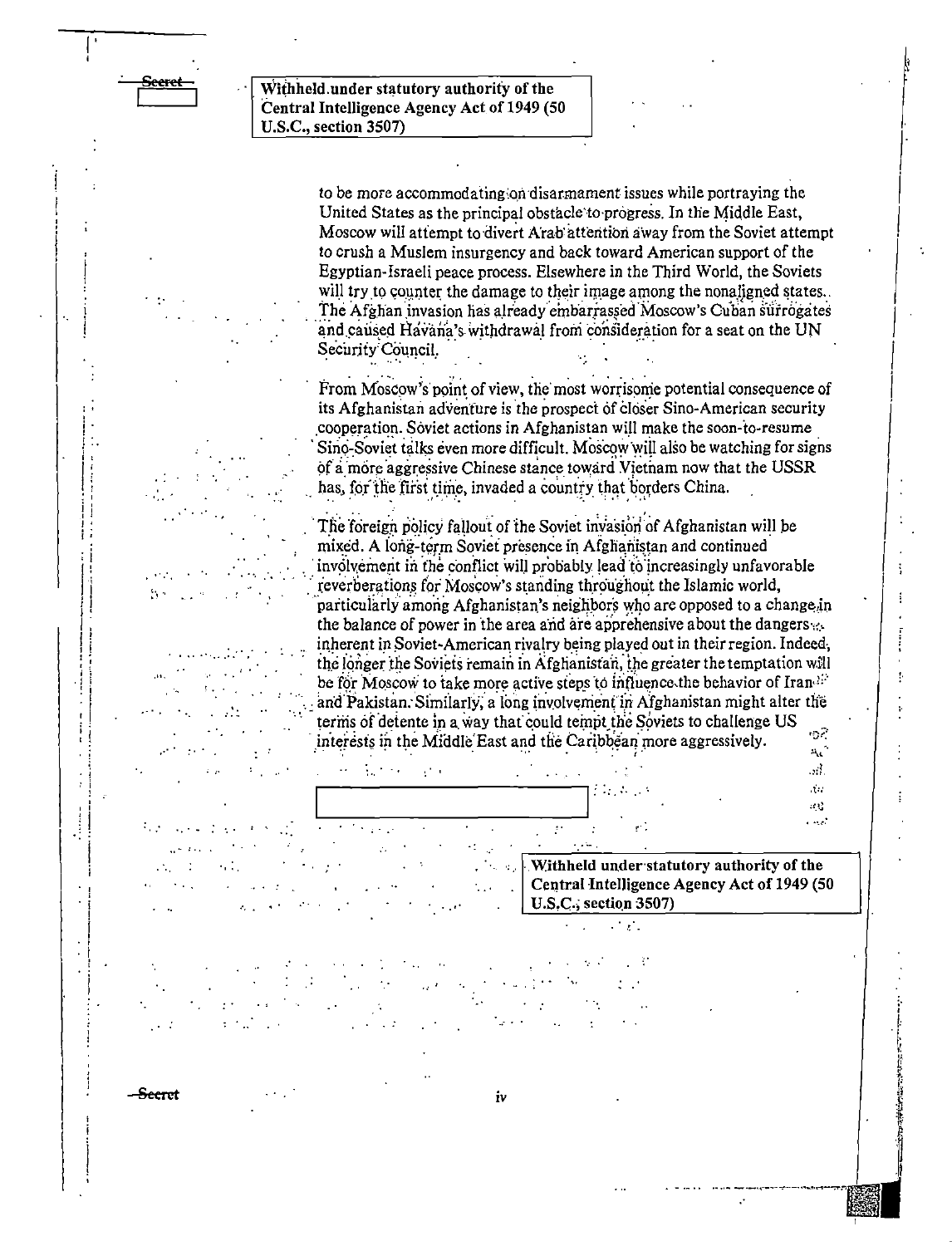## The Invasion of Afghanistan: Implications for **Soviet Foreign Policy**

#### **Weighing the Costs to Detente**

 $\ddot{\mathbf{t}}$ 

f

 $\mathbf S$ 

n.

Moscow undoubtedly realized that the introduction of Soviet forces into Afghanistan would poison the atmosphere for detente. In deciding to go ahead. therefore. Moscow appears to have concluded that many of the objectives which it had sought under detente (for example, relaxation of US strategic programs and increased trade) had not been achieved and were not likely to be realized in the foreseeable future even if the USSR adopted a less malignant policy toward Afghanistan. Soviet commentary in recent months has suggested, for example, that relations with the United States have become increasingly arid and that little change in these relations can be expected before 1981 at the earliest. This commentary has placed the blame on the United States, and Moscow's public statements show no recognition that Soviet actions have contributed to this situation. Instead, Moscow argues that the United States, by commission and by omission, has undermined the bases of detente established in the early 1970s and that the USSR has little reason to expect that the United States will soon seek to reestablish a cooperative relationship.

Soviet statements, moreover, suggest a conviction that SALT was in deep trouble in the US Senate and that the objectives sought in arms control negotiations were not attainable under present circumstances. Ambassador Dobrynin may have reinforced this appraisal when he returned to Moscow on 6 December. We do not believe that Moscow's decision to invade Afghanistan means that it has written off SALT II, but the Soviets may have concluded that NATO's Long Term Defense Program, the MX, Trident II, cruise missiles, and NATO's decision to deploy long-range TNF in Europe had all gravely undercut Moscow's objectives in pursuing arms control negotiations. Moscow had hoped the negotiating process during the 1970s would  $\ddotsc$  $\mathcal{L}^{\mathcal{L}}$  and  $\mathcal{L}^{\mathcal{L}}$  are  $\mathcal{L}^{\mathcal{L}}$  . In the  $\mathcal{L}^{\mathcal{L}}$ **Contract Contract**  $\sim 10$  $\hat{\mathcal{L}}$ 

 $\mathbf{I}$ 

Withheld under statutory authority of the Central Intelligence Agency Act of 1949 (50 U.S.C., section 3507)

Withheld under statutory authority of the Central Intelligence Agency Act of 1949 (50 U.S.C., section 3507)

inhibit Western arms modernization programs and particularly American strategic programs. By now Moscow may have concluded that these goals have been gravely impaired in the short- to medium-term and that its actions in Afghanistan would not, therefore, set back any immediately attainable objectives in arms control talks with the United States.

Economic relations with the United States have been another source of disappointment for the Soviets. The trade boom that Moscow thought would accompany detente has not materialized. The Soviets were counting on access to US technology, as well as participation by US firms in major development projects—financed by US Eximbank credits—and most-favored-nation (MFN) tariff status. The Eximbank window, however. was open only for two and a half years in the early 1970s, MFN trade status was never granted, and most of the big projects have never materialized.  $\mathcal{F}(\mathcal{L}^{\mathcal{A}}(\mathcal{L}^{\mathcal{A}}(\mathcal{L}^{\mathcal{A}}(\mathcal{L}^{\mathcal{A}}(\mathcal{L}^{\mathcal{A}}(\mathcal{L}^{\mathcal{A}}(\mathcal{L}^{\mathcal{A}}(\mathcal{L}^{\mathcal{A}}(\mathcal{L}^{\mathcal{A}}(\mathcal{L}^{\mathcal{A}}(\mathcal{L}^{\mathcal{A}}(\mathcal{L}^{\mathcal{A}}(\mathcal{L}^{\mathcal{A}}(\mathcal{L}^{\mathcal{A}}(\mathcal{L}^{\mathcal{A}}(\mathcal{L}^{\mathcal{A}}(\mathcal{L}$ 

Moscow by now must have little hope of obtaining US trade benefits. Moreover, the Soviets have been able to meet nearly all of their needs for nonagricultural imports in Western Europe and Japan, where governments have lent strong support for trade with the. USSR. The Soviets have minimized their dependence on US sources to blunt the impact of abrupt changes in US trade policy, such as the August 1978 controls on energy equipment exports.  $\lceil$ 

Since the USSR thus appears to have resigned itself to the failure of arms control to limit US military. programs and to the failure of economic relations to develop, it probably decided that it had little to lose from its actions in Afghanistan. The Soviet leaders may have also calculated that another result of the general decline of detente was to lessen Soviet susceptibility to US pressures. Moscow may have estimated that since SALT II was moribund and trade and technology transfer were unsubstantial, there was not

<del>Secret</del>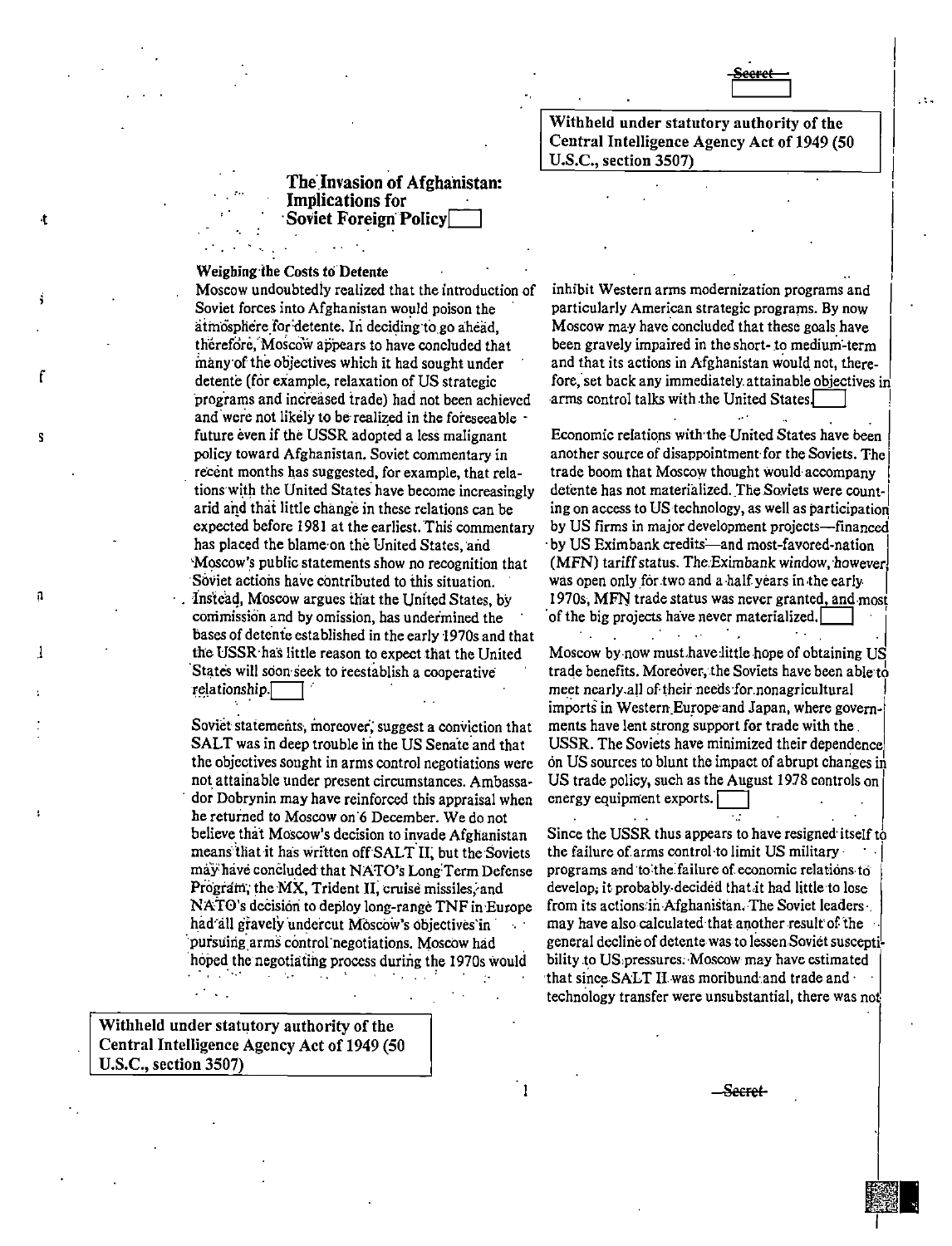$\frac{1}{2}$ 

 $\left| \cdot \right|$ 

İ.

h

ŢÌ

 $:\mathbb{N}$ 

i,

 $\mathbb{F}_p$ 

 $\frac{1}{2}$ 

 $\frac{1}{2}$ 

Ħ

Withheld under statutory authority of the Central Intelligence Agency Act of 1949 (50 **U.S.C.**, section 3507)

> much that the United States could do to punish the Soviet Union for its actions in Afghanistan, Moscow may have believed that domestic political and legislative constraints would make it difficult for the United States to cut off grain shipments to the Soviet Union in retaliation for Soviet actions in Afghanistan.  $\label{eq:2} \mathcal{O}(\mathcal{O}_{\mathcal{A}}) \cong \mathcal{O}_{\mathcal{A}}(\mathcal{O}_{\mathcal{A}}) \cong \mathcal{O}_{\mathcal{A}}(\mathcal{O}_{\mathcal{A}}) \cong \mathcal{O}_{\mathcal{A}}(\mathcal{O}_{\mathcal{A}}) \cong \mathcal{O}_{\mathcal{A}}(\mathcal{O}_{\mathcal{A}})$

Those arguing in Moscow for intervention in Afghanistan may have supported their case by citing the effect on the West of the invasion of Czechoslovakia. The Soviet Union was able to overcome relatively quickly the opprobrium it earned in August 1968. In fact, those leaders favoring action against Afghanistan may have argued that positive steps in the early 1970s, such as the Quadripartite Agreements, SALT I, West Germany's reconciliation treaties with the USSR and. Poland, plus the whole atmosphere of detente, were facilitated by the decisive stabilization of Moscow's position in Central Europe achieved by the invasion of  $C$ zechoslovakia. $\Box$  $\omega$  -  $\omega$  -  $\omega$  -

प्रमाण  $\mathcal{A}^{\mathcal{A}}$  , where  $\mathcal{A}^{\mathcal{A}}$  and  $\mathcal{A}^{\mathcal{A}}$ The USSR may have calculated that its intervention in Afghanistan would strengthen its position in South Asia over the longer term, particularly against the interests of the United States. The Soviet leaders may have reasoned that rebellion in Afghanistan invited Western exploitation of the situation there and thus could have weakened Moscow's international position. Decisive action was probably thought necessary to strengthen that position; especially in view of Soviet inaction during China's incursion into Vietnam earlier last year. The construction of the state of  $\mathbb{R}^n$ n kasarni Turjishin NGC  $\mathcal{L}_{\text{max}}$  , where  $\mathcal{L}_{\text{max}}$ 

**Contract Contract** 

## The China Factor: All Alberta China Factor: Alberta China Factor:

经营货物

Moscow probably anticipates that China's response to the invasion of Afghanistan will be potentially most troublesome over the long term. The Soviets undoubtedly recall that their invasion of Czechoslovakia in 1968 led, at least indirectly, to Sino-Soviet armed clashes along the Ussuri River the following year and contributed to the Sino-US rapprochement that began in 1971. Moscow's expanded presence in Afghanistan—which shares a small segment of border with. China—presumably will be even more alarming than the Czechoslovak experience for Beiling and is certain ل المُؤتِينَ أَمَّا عَلَيْهِ الْمَرْضِينَ الْمَرْبَعَ الْمُؤْتَّى الْمُعَامَلَ الْمَرْضَى الْمُؤْتَّ

to become another major irritant in Soviet relations with their most intractable geopolitical opponent. The Soviets surely anticipated that Afghanistan would dominate the discussions during Secretary of Defense Brown's visit to Beijing, and during Chinese Foreign Minister Huang Hua's visit to Pakistan later this  $month.\Gamma$ 

The Kremlin must be concerned that in the aftermath of Afghanistan both Washington and Beijing will be more inclined to agree on security cooperation as well as infusions of US technology directly helpful to China's military efforts. Washington's decision to seek MFN status for China separately from the USSR had previously fueled Moscow's suspicions that the United-States had overcome its earlier ambivalence about playing the "China card." Only a year ago, President Brezhnev had cautioned President Carter that the. USSR would "closely follow" whether the US assurances of its benign intentions in establishing relations with Beijing were kept in practice.

The Soviets could also be concerned that Beiling might decide to take advantage of Moscow's preoccupation in Afghanistan by launching a second invasion of Vietnam. Since the first Chinese invasion in February. 1979, the Soviets have increased their involvement in Vietnam in order to deter another Chinese attack. The Commander of the Soviet Navy, Admiral Gorshkov, recently visited Hanoi to add credibility to this deterrence and presumably to gain increased access to Vietnam's naval and air facilities.  $\Delta \vec{r}$ 

 $\mathcal{L}_{\mathbf{f}}$ 

Moscow's actions in Afghanistan will make Sinom. Soviet negotiations more difficult than they already are, particularly the political talks that are supposed to redefine the Sino-Soviet relationship following Beijing's abrogation of the Friendship Treaty last April. These talks are expected to resume in the spring. The river navigation talks are tentatively scheduled to begin in February, and the annual trade talks ordinarily get under way in March or April. Any unpleasantness at the navigation talks would increase chances for incidents on the river frontier, and the abandonment of a comprehensive annual trade agreement would create a dismal atmosphere for the Sino-Soviet political talks.

Withheld under statutory authority of the Central Intelligence Agency Act of 1949 (50 U.S.C., section 3507)

 $\overline{2}$ 

فمعممك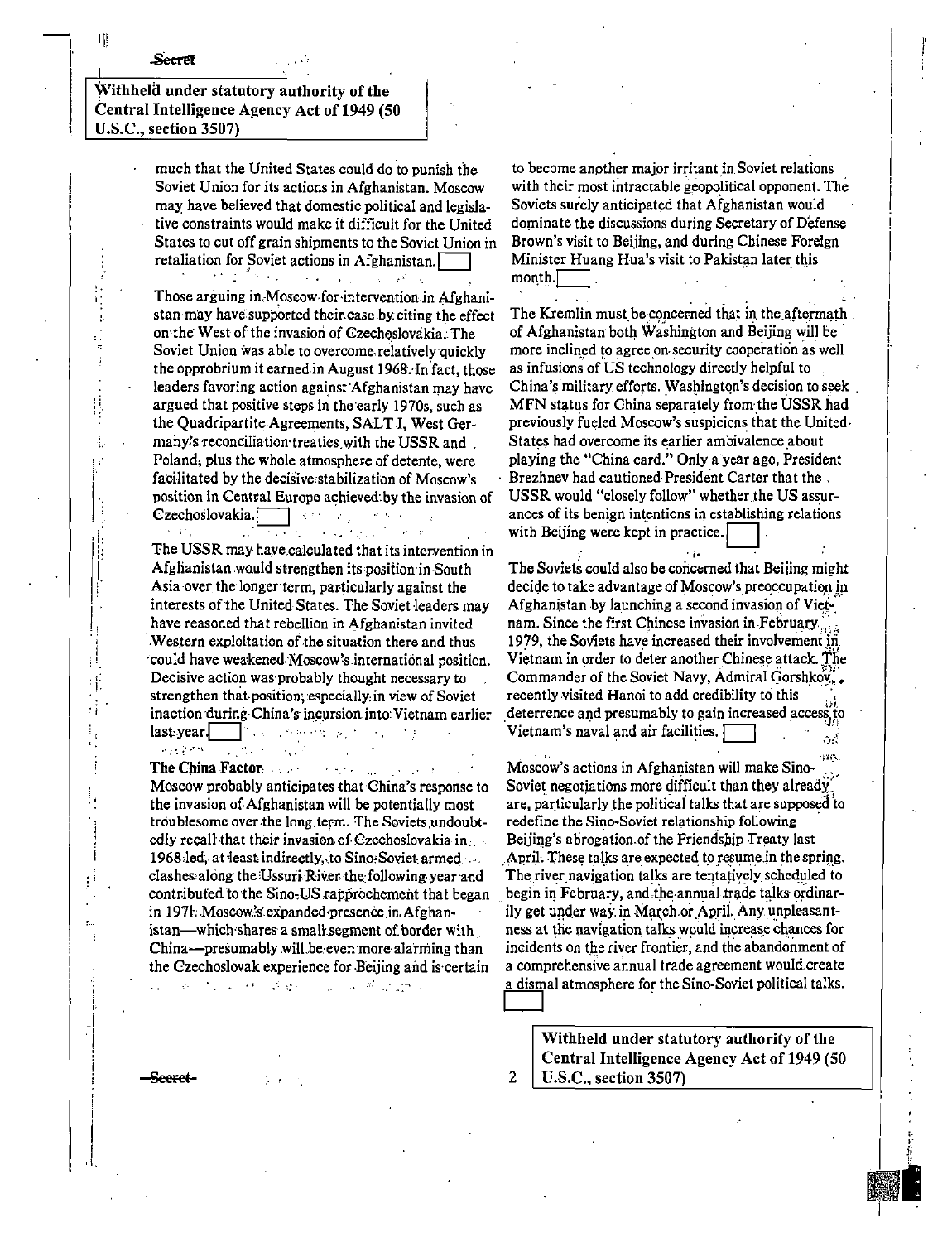Ever since the border clashes in 1969, the Soviets have spent a certain amount of political capital maintaining a dialogue with Beijing. The Soviets see some advantage in portraying themselves as conciliatory as possible with the "intransigent" Chinese, and they have long wanted to paper over their differences with China in order to strengthen Moscow's hand in dealing with the United States and others. But although China apparently, is trying to insulate its bilateral relations with the Soviets from the rapid shifts in political atmospherics in the region; Chinese hostility toward the USSR is bound to become even more implacable, if possible, in the wake of the Afghan invasion. Sino-Soviet relations will also suffer if the United States and China find a way to cooperate on getting military assistance to Pakistan. In any case, Moscow's position within the Sino-Soviet-US triangle will become even more vulnerable, and the terms governing the triangular relationship itself will become more unstable. to and a Roder of the

#### South Asia

 $\sim$ 

k

E

 $\mathbf{1}$ 

ıt

 $\Omega$ 

O

ır

Σf

 $\ddot{\phantom{0}}$ 

S.

Apart from the Middle East, India has long been the most important target of Soviet attention in the Third World, both to help contain China and as a cornerstone of Soviet influence with the nonaligned movement. The return of Indira Gandhi to power will be reassuring to the Soviets, who will expect the new Indian government to express continued interest in close ties with the USSR and opposition to the United States. Any Indian Government would be apprehensive about Soviet intervention in Afghanistan, but Indian dependence on the Soviets for economic and military aid remains considerable and should mute Indian criticism of Soviet actions—as long as Soviet territorial ambitions are confined to Afghanistan.  $\mathfrak{g}(\mathfrak{g})$  . The  $\mathfrak{g}(\mathfrak{g})$ 

Over the long run, however, the removal of Afghanistan as a buffer between the USSR and South Asia could cause the Indian political elite to explore alternatives to its dependence on the USSR. This attitude might be reflected in a desire to reduce Indian arms dependence on the USSR or to reexamine the Soviet-Indian friendship treaty in view of Moscow's use of a similar treaty with Afghanistan to justify the invasion. Although increased concern with the Soviets will not drive New Delhi into the arms of the United

States, even Indira Gandhi's government might be moved to improve relations with the United States, or to reopen the dialogue with China, as it did before.

India, however, will be far more sensitive to any signs of change in US-Pakistan relations as a result of the Soviet intervention in Afghanistan. India fears that greater superpower involvement in the region-particularly significant US arms sales to Pakistan—would increase prospects for regional instability and conflict. New Delhi has already expressed "grave concern" over the possibility of new US arms deliveries to Pakistan, but might acquiesce in limited US arms aid and might itself be willing to provide some arms aid to Pakistan. A Gandhi government might also recognize the importance of reducing tensions with both Pakistan and Bangladesh as a result of a protracted Soviet presence in Afghanistan and increased superpower involvement in the Indian Ocean.

Whereas Moscow is counting on India's dependence on Soviet military and economic assistance to limit New Delhi's reaction to the expanded Soviet presence in Afghanistan, it is probably assuming that its show of force will serve generally to intimidate neighboring countries-particularly those, such as Pakistan, that are preoccupied with internal problems. The Soviet invasion will certainly increase Islamabad's fear of the USSR, and the Soviets will probably resort to a combination of blandishment and pressure to discourage Pakistan from increasing aid to the Afghan insurgents. Moscow is already trying to persuade Islamabad that it is "not too late" for Pakistan to cease all aid to the rebels, and Soviet officials in Pakistan have threatened that Islamabad's security position will be difficult if it does not.  $\lceil$ 

Soviet success in discouraging Pakistani aid to the insurgents will be determined in part by actions taken separately or jointly by the United States and China. If Washington and Beijing supply large amounts of military assistance, the Pakistanis will be more likely to resist Soviet pressure and probably will increase aid to the insurgents. Pakistan will exercise extreme

Withheld under statutory authority of the Central Intelligence Agency Act of 1949 (50 U.S.C., section 3507)

3

<del>-Seeret</del>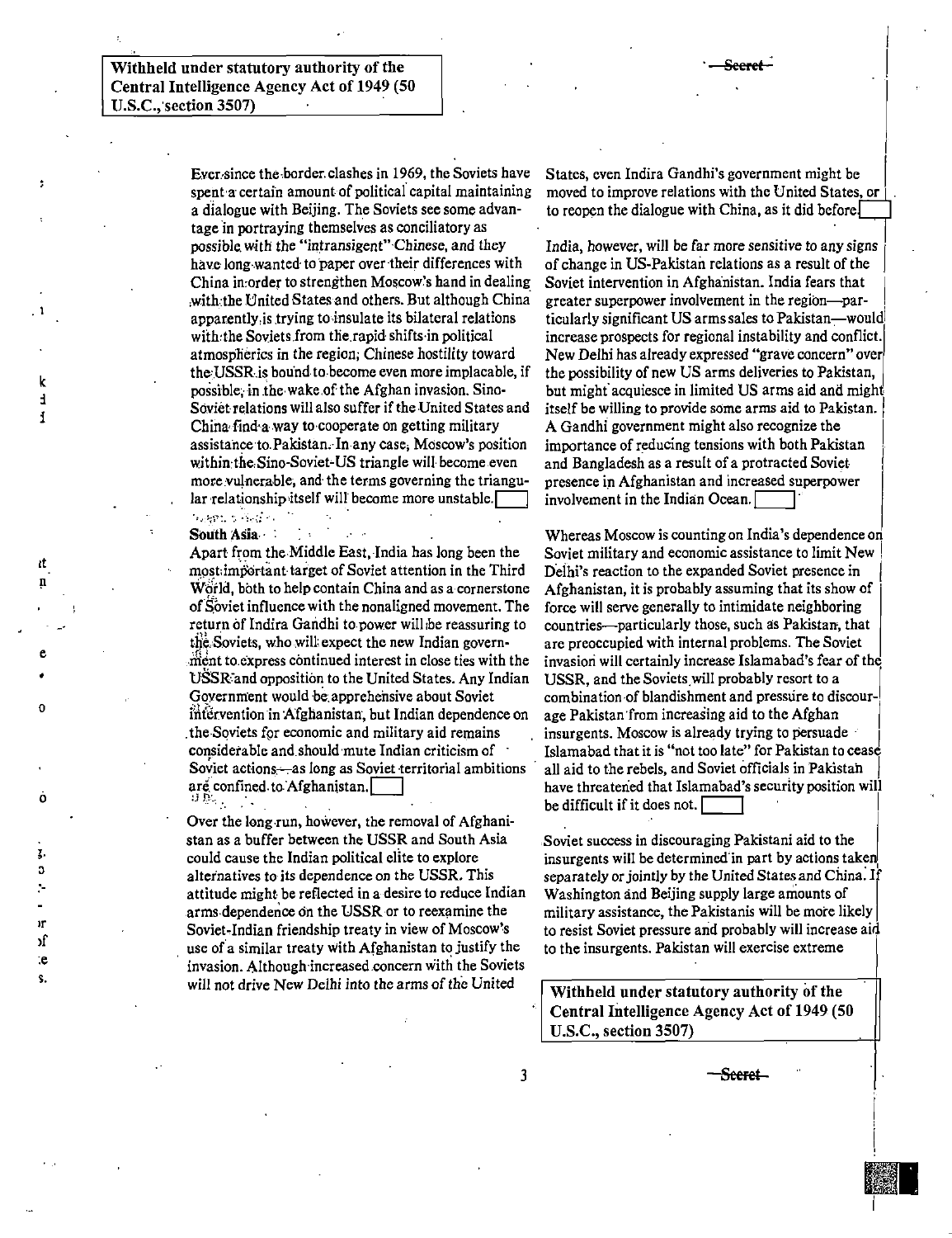**I** 

ļ,

ir<br>∵

þέ

 $\mathbb{Z}^3$ 

 $\frac{1}{H}$ 

in permanent de la propieta del control de la propieta del control de la propieta del control de la propieta d<br>Del control de la propieta del control de la propieta del control de la propieta del control de la propieta de<br>

**The Second Second Second** 

Withheld under statutory authority of the Central Intelligence Agency Act of 1949 (50 U.S.C., section 3507)

cantion, however, and will be careful to ensure that its own security concerns are guaranteed before committing itself to supporting the insurgents. In the absence of such guarantees, Islamabad may flirt—as it has in the past—with a policy of improved relations with Moscow.

The Soviets, for their part, are likely to take advantage of the weak central authority in Pakistan. If the Pakistanis opt to increase aid to Afghan insurgents. Moscow may try to intimidate the Pakistanis byencouraging the Afghans to heat up the campaign for an independent Pushtunistan or by encouraging the ambitions of such anti-Pakistani tribal groups as the Baluchis. Pakistani Baluchistan has been in periodic rebellion against the central government for decades, and some Baluchis reportedly believe that Moscow. may now be more interested in supporting their efforts to secure an independent Baluchistan. A long-term Soviet military presence in Afghanistan will mean greater tensions between Afghanistan and Pakistan, which will, in turn, increase the Soviet temptation to use the Baluchi and Pushtunistan issue against the Islamabad government.

#### **Park Service** The Middle East

Most Third World states are physically and psychologically far removed from Afghanistan, but the brutality of the Soviet takeover-particularly the execution of Prime Minister Amin-should have some negative resonance among Soviet clients, particularly those that accommodate a Soviet military presence and/or have concluded a friendship treaty with the USSR. A prolonged and presumably ruthless Soviet effort to destroy the Islamic insurgency in Afghanistan would have continuing repercussions on the perceptions of these states, particularly those that are Muslim.  $\mathcal{L}_{\text{max}}$  ,  $\mathcal{L}_{\text{max}}$  $\sim 10^{-1}$ 

The Islamic community is clearly divided in its response to the Soviet invasion. Most conservative. Arab states either signed the initial request for an urgent Security Council meeting or have expressed indignation in some other form; Egypt is reportedly preparing to take some anti-Soviet measures, such as reducing the size of the Soviet diplomatic mission in

Cairo. Among radical Arab states, only South Yemen and Syria have sent congratulations to the new regime in Kabul | 化四聚合 化乙二烯 医出血 医霍夫氏杆菌  $\mathcal{L}(\mathcal{M})$  and  $\sim$  $\Delta\sigma = 10$ 

The Soviets are probably counting on radical Arab opposition to the Egyptian-Israeli peace process, and suspicion of the US sponsorship of that process, to preclude public opposition to the invasion. The creation. of a Palestinian state is still more important to these. Islamic states than events in Southwest Asia, another factor mitigating against criticism of the USSR. Algeria and Libya are remote from the area and are dependent on the USSR for military assistance, and are therefore unlikely to criticize publicly the use of Soviet weapons, even against Muslim insurgents. Syria, which shares these concerns and is also faced with internal instability and renewed enmity with Iraq. presumably feels too isolated to risk alienating the USSR and needs Soviet support against the current peace process. Nonetheless, basic Syrian suspicions of Soviet intentions will have been fortified, and Syria is even less likely in the wake of the Afghan coup to the conclude a treaty of friendship with the USSR—long a , objectives  $\frac{1}{1 + \frac{1}{2} + \frac{1}{2} + \frac{1}{2} + \frac{1}{2} + \frac{1}{2} + \frac{1}{2} + \frac{1}{2} + \frac{1}{2} + \frac{1}{2} + \frac{1}{2} + \frac{1}{2} + \frac{1}{2} + \frac{1}{2} + \frac{1}{2} + \frac{1}{2} + \frac{1}{2} + \frac{1}{2} + \frac{1}{2} + \frac{1}{2} + \frac{1}{2} + \frac{1}{2} + \frac{1}{2} + \frac{1}{2} + \frac{1}{2} + \frac{1}{2} +$ 

Iraq's strong public condemnation last week of the Soviet invasion is an indication of the basic apprehension in the area over Soviet intentions toward the Near East. Iraqi suspicions of the USSR will be further  $\mathbb{R}^3$ . strengthened by a revival of antigovernment activity by the Iraqi Communist Party, which follows a recent decision by the party's Moscow-based leadership to begin rebuilding its shattered organization. The Iraqis are also reportedly angered by their belief that the Soviets are providing indirect support to the Kurdish movement. Baghdad may decide to reexamine the language of its own treaty with the USSR as a result.  $\mathcal{N}=\mathcal{N}=\mathcal{N}=\mathcal{N}$  $\label{eq:1} \mathcal{L}^{\mathcal{L}}(\mathcal{L}^{\mathcal{L}}_{\mathcal{M}}(\mathcal{L}^{\mathcal{L}}_{\mathcal{M}})) = \mathcal{L}^{\mathcal{L}}(\mathcal{L}^{\mathcal{L}}_{\mathcal{M}}(\mathcal{L}^{\mathcal{L}}_{\mathcal{M}}))$ 

 $\mathcal{L}(\mathcal{L}) = \mathcal{L}(\mathcal{L}) = \mathcal{L}(\mathcal{L}, \mathcal{L})$  $\mathcal{L}_{\text{max}}$  , and the contract Iraq, as well as other Arab states, may become even more opposed to current efforts by the Soviets to with consolidate their position in the Yemens. For the Arabs in general, the Soviet move in Afghanistan could, over the long term, make the USSR a less attractive alternative to the United States: Such a shift in

4

Withheld under statutory authority of the Central Intelligence Agency Act of 1949 (50 **U.S.C., section 3507)** 

医肺炎 计无线路 经无利利润 医重

-Secret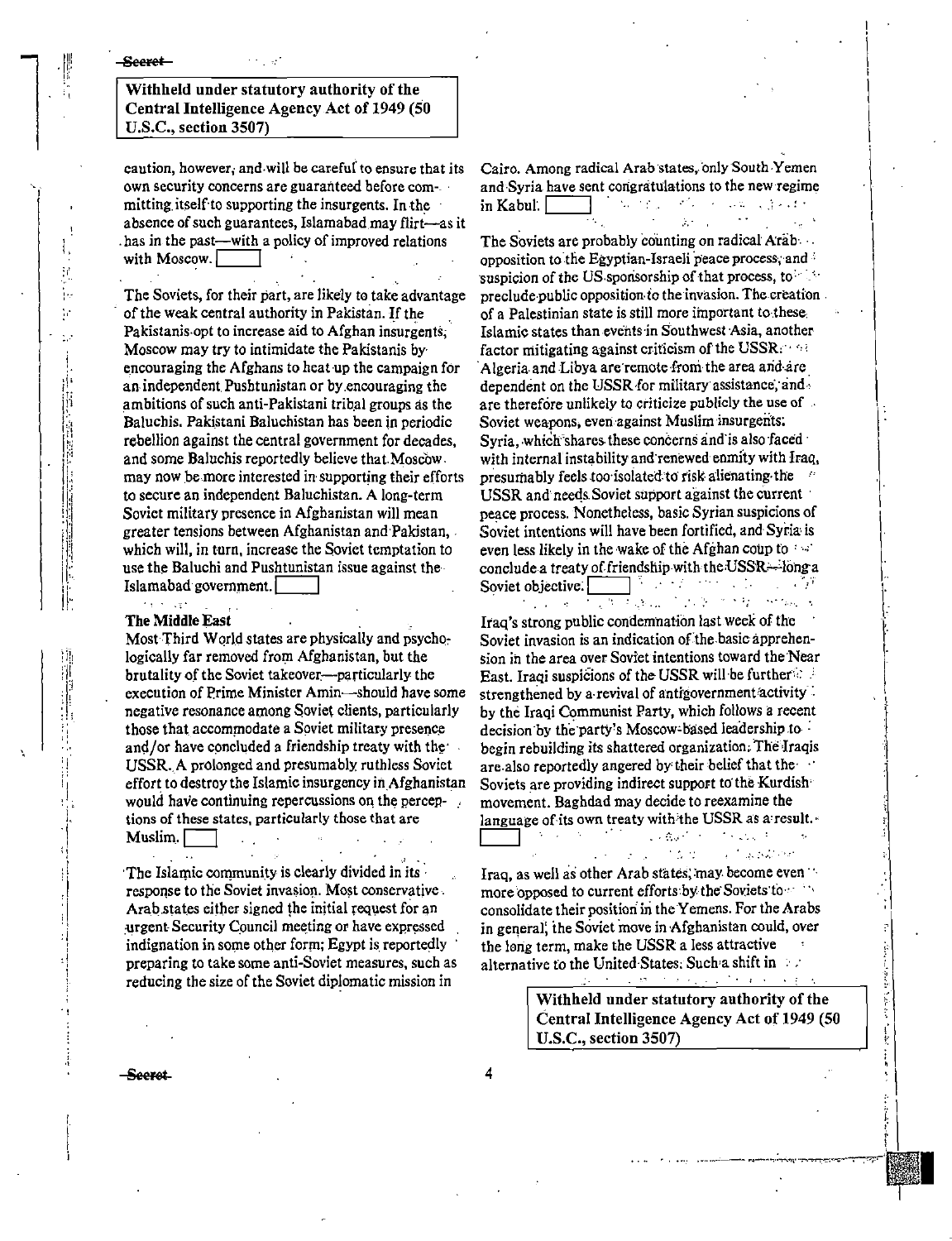'n,

**IT** 

attitude could lead to some softening of the anti .e Egyptian posture adopted by most.of the Arab world and a relaxation of the post-Camp David polarization. D

Iran's initial reaction has been less anti-Soviet than Moscow might have feared. After strongly condemning the intervention and resuming media criticism of the Soviets, Tehran has made it clear that the United States remains Iran's main enemy. Over the longer term, however, Soviet problems with Iran could be more severe. Ayatollah Khomeini is not in a position to conduct a two-front crisis with both the United States and USSR, but his distrust of the Soviets and antipathy for Communism will have been reinforced by the Soviet action in Afghanistan. If and when Iran  $j$ ,  $\blacksquare$  emerges from its confrontation with the United States, the Soviet presence in Afghanistan- particularly if the Soviets are conducting operations against Islamic guerrillas in that nation— $-may$  well prevent the reconciliation with Iran that the Soviets have sought.

#### a contract in the Europe

The Soviet action in Afghanistan could damage Moscow's efforts to cultivate and promote an inclination among West European states to pay greater ·deference to Soviet interests in all-European affairs .•and in the framing of national security.policies. Some West Europeans may conclude that the Afghan invasion marks the end of the era of detente and a ·return to a period resembling the cold war. This attitude might lead some Europeans to view the is **ISSR's actions in Afghanistan as evidence of the need** for greater support for NATO's modernization pro •grams for theater nuclear forces. Moscow's actions could also complicate the USSR's proposals on European security issues that it intended to set forth at the CSCE session scheduled for Madrid later this year. D

Initial West European reaction belies this thesis, )S however. The allies insist that detente is still alive and :r that arms control progress must parallel theater nuclear force (TNF) modernization. As Afghanistan fades from memory, the cost of the arms race and the fear of hostilities could in fact complicate NATO's efforts to gain public support for weapons procure-

 $\vert$ ment. Leftwing parties in West Germany and the Netherlands as well as many West European socialists and Communists will continue to insist on the primacy of arms control despite the Soviet presence in Kabul.

The Soviets will do their best to capitalize on this sentiment. They will attempt to persuade West Europeans that detente with the Soviet Union in Europe *is*  after all compatible with defense against the Soviet Union in Europe. As a result, Moscow may be more accommodating than it has been in the past to the French proposal for a separate conference on disarmament in Europe subsequent to the Madrid meeting.

From the initial reactions of the major Eurocommunist parties, it does not appear that the Soviet invasion of l<br>I Afghanistan will produce the kind of traumatic split that occurred among European Communist parties following the invasion of Czechoslovakia or even the differences thai followed Soviet support for the invasion of Kampuchea. The West European Communist reaction has been mixed and does not portend an ideological struggle for the Soviets in coming months. The French Communist Party has echoed the Soviet! line on Afghanistan and has dispatched party leader George Marchais to Moscow-moves that reflect the evolution in the French Communist position toward Moscow in reeent years. The Spanish Communists have buried their criticism of the Soviets in broad polemics assaulting recent US and NATO activities. The Italian party, while more forthright in attacking Soviet actions, has tried to explain them in terms of general global tension, including the TNF decision. This line will reinforce fears among Italians regarding the Communist party's reluctance to break its ties with Moscow on fundamental foreign policy issues.

In Eastern Europe, the Soviet invasion has revived the same fears that are aroused whenever Soviet troops **march across national borders. These concerns are**  easier to detect in Yugoslavia and Romania, but the same unease is probably present in every country of the Warsaw Pact. The Yugoslavs have condemned the invasion openly and forcefully; Milos Minic, the

. Withheld under statutory authority of the Central Intelligence Agency Act of 1949 (50 U.S.C., section 3507)

5 Seeret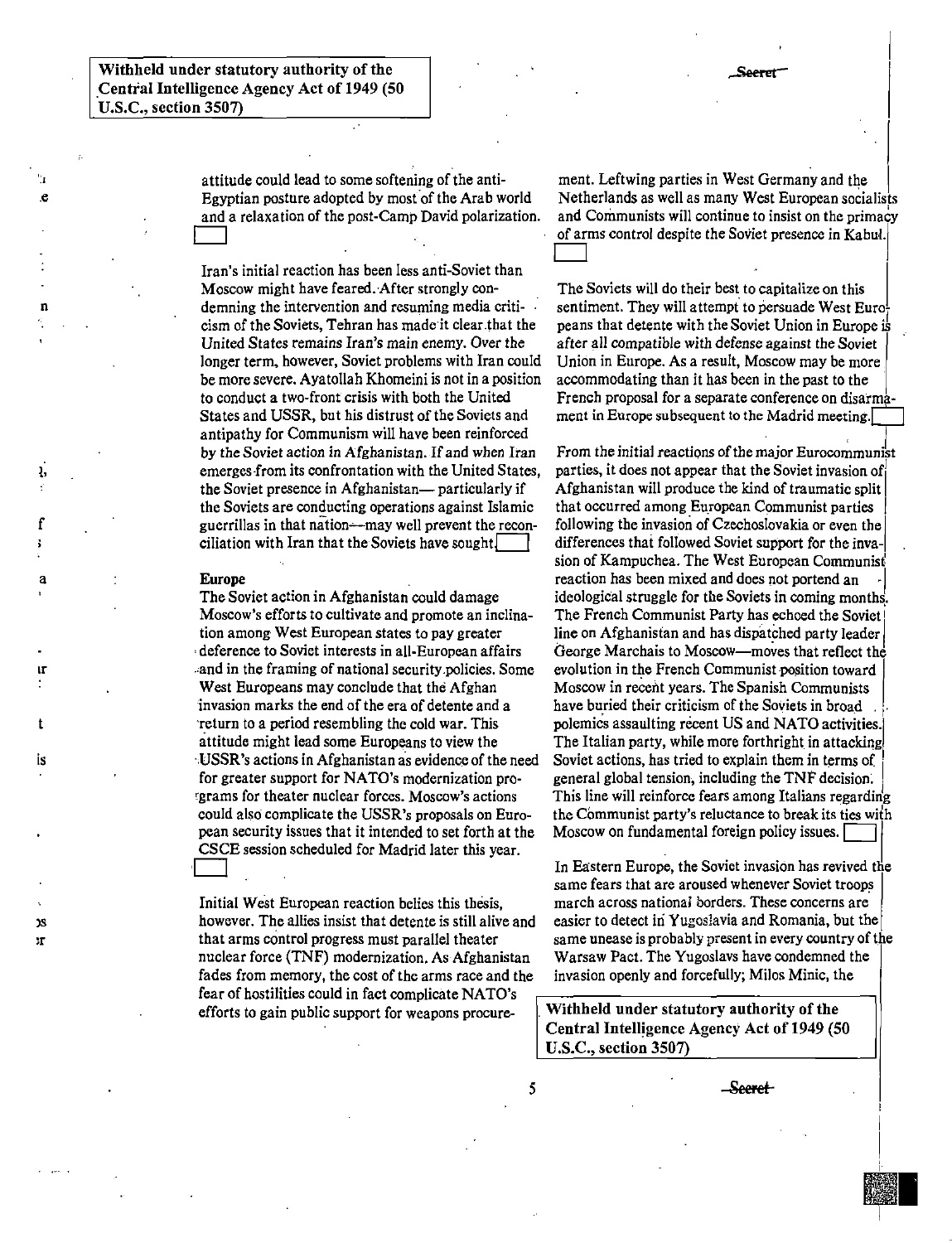**:!eetet** 

II .,1 ł  $\mathbb{I}$  .

tl .'1 ',I ~q

ill

1: iil. I: I' f:

!<br>|<br>|<br>|<br>|<br>|<br>|<br>|<br>|<br>|<br>|<br><br>|<br><br>|

" 'I

 $\Vert$ 

II ''~ ~ II

 $\parallel$ 

 $\frac{1}{2}$ .

li·j' I'

### Withheld under statutory authority of the Central Intelligence Agency Act of 1949 (50 U.S.C., section 3507)

member of the Yugoslav party presidium responsible for foreign affairs, reportedly told a group of associates that he views the Soviet action as a "blueprint" of what could happen in Yugoslavia after President Tito dies . The Romanians have expressed their concern and opposition in private conversations with US diplomats, and President Ceausescu-without directly referring to the Soviets--unmistakably criticized the USSR in his annual New Year's message to the diplomatic corps in Bucharest.  $\lceil$ 

Poland and Hungary have been less supportive of the Soviet invasion than East Germany and Czechoslovakia, probably because of their generally favorable relations with the United States as well as their special **sensitivity to the prospect of increased Soviet pressure**  on their own delicate internal situations. Even Bulgarian spokesmen have expressed the hope that Sofia would be allowed to stay out of the line of fire on this particular East-West issue.

#### Prospects

Moscow presumably has given some thought to the use of retaliatory measures if the United States were to continue to take steps in response to Soviet intervention in Afghanistan. These could include a reduction in **Jewish emigration, increased pressures on dissidents,**  harassment of Americans in the Soviet Union, refusal of visas to Americans wanting to visit the USSR, and the further curtailment of economic relations. Moscow probably realizes that these measures are of limited value but nevertheless would convey the message that the Soviet Union can take steps in response to US actions and can turn to Western Europe and Japan for technological assistance denied by the United States. D

**Furthermore, the Soviet leaders may believe that the**  most effective policy instrument they have at present is the apparent indifference they have displayed about the effects of their intervention in Afghanistan on the course of US-Soviet relations. Their Security Council vote on Iranian economic sanctions will be another measure, moreover, of how far they are prepared to go . in opposition to US interests in other areas. Meanwhile, the Soviet media will complain bitterly about

how their actions in Afghanistan are being misrepresented by Western propaganda and will-attempt-to **present Secretary Brown's trip to China as the "real**  threat" to Asian nations.

Moscow will ultimately regard US actions as a challenge that must be answered in the political [ sphere. The Soviet response could include efforts to undermine US positions in the Middle East and South Asia. In these areas the USSR will attempt to combine Arab opposition to the Camp David process with the 1 intimidating effect of its invasion of Afghanistan to expand its influence and undermine pro-Western regimes. Arms aid, as in the past, will be used wherever possible to expand Soviet influence at US expense.

. I The USSR will probably also seek to separate the  $\left\{\right\}$ United States from its allies on the issue of reprisals and to hold out the prospect of significant economic and political gains to be derived from passing over the Afghan issue in silence. Moscow will also hope that it can weaken allied unity on ·the long-range TNF issue if it can detach the allies from the United States on the Afghan issue. Moscow could even attempt to ease relations with China in order to deny an option to the ' United States, but the prospects for a significant Soviet gesture toward Beijing appear remote.

If the US-Soviet bilateral relationship should significantly deteriorate, then the Soviets might take more . far-reaching measures. These would include the testing of US responses to increased Soviet involvement in the Caribbean as well as threats against allied flag patrols in East Berlin. The Soviets could also threaten to ignore SALT provisions with regard to such things as dismantling of certain strategic weapons or expanding the encryption of telemetry in the testing of new  $ICBMs$ 

Withheld under statutory authority of the Central Intelligence Agency Act of 1949 (50  $U.S.C., section 3507)$ 

6

**Seeret**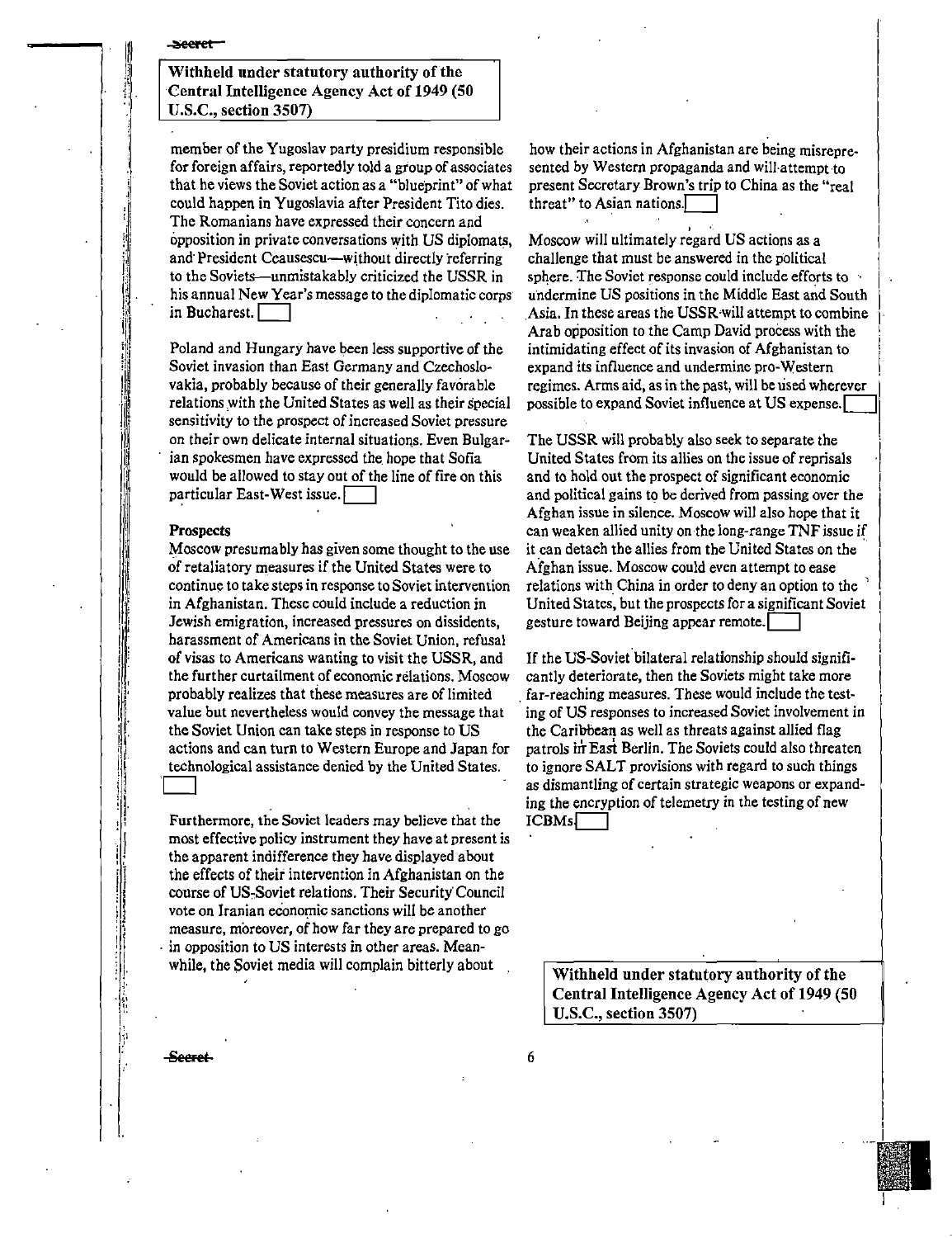